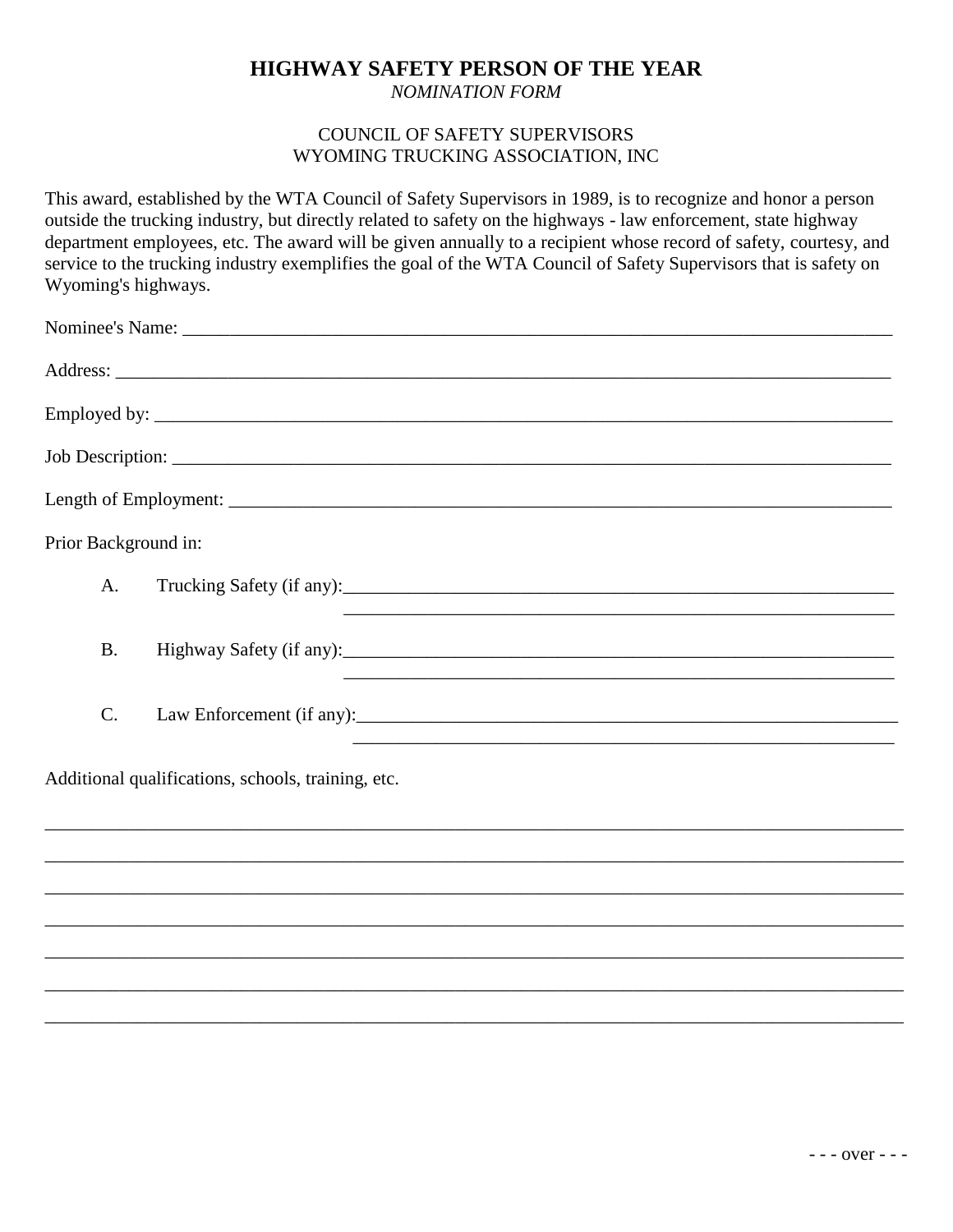| Specific examples that demonstrate their safety, courtesy and service:<br>1992.                         |                                                                                   |  |  |
|---------------------------------------------------------------------------------------------------------|-----------------------------------------------------------------------------------|--|--|
|                                                                                                         |                                                                                   |  |  |
|                                                                                                         |                                                                                   |  |  |
| ,我们也不能在这里的人,我们也不能在这里的人,我们也不能在这里的人,我们也不能在这里的人,我们也不能在这里的人,我们也不能在这里的人,我们也不能在这里的人,我们也                       |                                                                                   |  |  |
|                                                                                                         |                                                                                   |  |  |
|                                                                                                         | ,我们也不能在这里的人,我们也不能在这里的人,我们也不能在这里的人,我们也不能在这里的人,我们也不能在这里的人,我们也不能在这里的人,我们也不能在这里的人,我们也 |  |  |
|                                                                                                         |                                                                                   |  |  |
|                                                                                                         |                                                                                   |  |  |
|                                                                                                         |                                                                                   |  |  |
|                                                                                                         |                                                                                   |  |  |
| Describe briefly why you feel the nominee should receive this award. (Use separate sheet if necessary). |                                                                                   |  |  |
|                                                                                                         |                                                                                   |  |  |
|                                                                                                         |                                                                                   |  |  |
|                                                                                                         |                                                                                   |  |  |
|                                                                                                         |                                                                                   |  |  |
|                                                                                                         |                                                                                   |  |  |
|                                                                                                         |                                                                                   |  |  |
|                                                                                                         |                                                                                   |  |  |
|                                                                                                         |                                                                                   |  |  |
|                                                                                                         | Company: Company: Contact Number: Contact Number: Company:                        |  |  |
|                                                                                                         |                                                                                   |  |  |
| <b>DEADLINE: MARCH 1, 2022</b><br>Return to: WTA, P.O. Box 1175, Casper, WY 82602                       |                                                                                   |  |  |

email: wta@wytruck.org FAX: (307) 234-7082